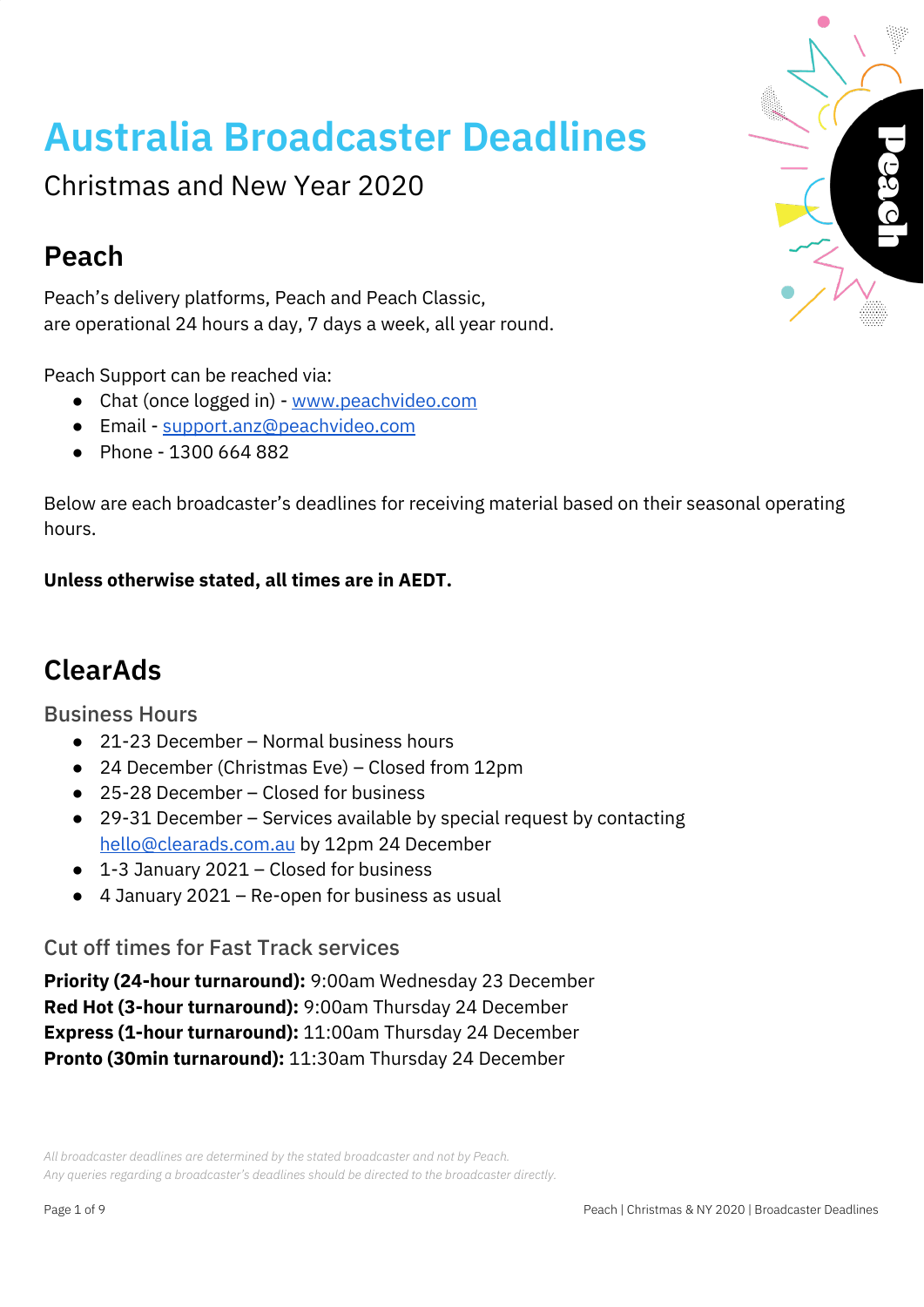

## **Nine**

| <b>Week Commencing</b>             | <b>Log Date</b> | <b>Instructions Due</b>       | Material on hand and ClearAds approval in process |  |
|------------------------------------|-----------------|-------------------------------|---------------------------------------------------|--|
| W/c 13/12/20                       | Sun 13/12/20    | 5pm Wed 09/12/20              |                                                   |  |
|                                    | Mon 14/12/20    |                               | Thu 10/12/20                                      |  |
|                                    | Tue 15/12/20    |                               |                                                   |  |
|                                    | Wed 16/12/20    |                               |                                                   |  |
|                                    | Thu 17/12/20    |                               |                                                   |  |
|                                    | Fri 18/12/20    |                               | Mon 14/12/20                                      |  |
|                                    | Sat 19/12/20    |                               |                                                   |  |
|                                    | Sun 20/12/20    |                               |                                                   |  |
|                                    | Mon 21/12/20    |                               | Thu 17/12/20                                      |  |
|                                    | Tue 22/12/20    |                               |                                                   |  |
| W/c 20/12/20<br>(Close down weeks) | Wed 23/12/20    | 5pm Wed 16/12/20              |                                                   |  |
|                                    | Thu 24/12/20    |                               | Mon 21/12/20                                      |  |
|                                    | Fri 25/12/20    |                               |                                                   |  |
|                                    | Sat 26/12/20    |                               |                                                   |  |
|                                    | Sun 27/12/20    |                               |                                                   |  |
|                                    | Mon 28/12/20    |                               |                                                   |  |
|                                    | Tue 29/12/20    |                               |                                                   |  |
| W/c 27/12/20<br>(Close down weeks) | Wed 30/01/20    | 5pm Wed 16/12/20 Wed 23/12/20 |                                                   |  |
|                                    | Thu 31/01/20    |                               |                                                   |  |
|                                    | Fri 01/01/21    |                               |                                                   |  |
|                                    | Sat 02/01/21    |                               |                                                   |  |
|                                    | Sun 03/01/21    |                               |                                                   |  |
|                                    | Mon 04/01/21    |                               | Wed 23/12/20                                      |  |
|                                    | Tue 05/01/21    |                               |                                                   |  |
| W/c 03/01/21                       | Wed 06/01/21    | 5pm Wed 16/12/20              | Business as usual                                 |  |
|                                    | Thu 07/01/21    |                               |                                                   |  |
|                                    | Fri 08/01/21    |                               |                                                   |  |
|                                    | Sat 09/01/21    |                               |                                                   |  |

*All broadcaster deadlines are determined by the stated broadcaster and not by Peach.*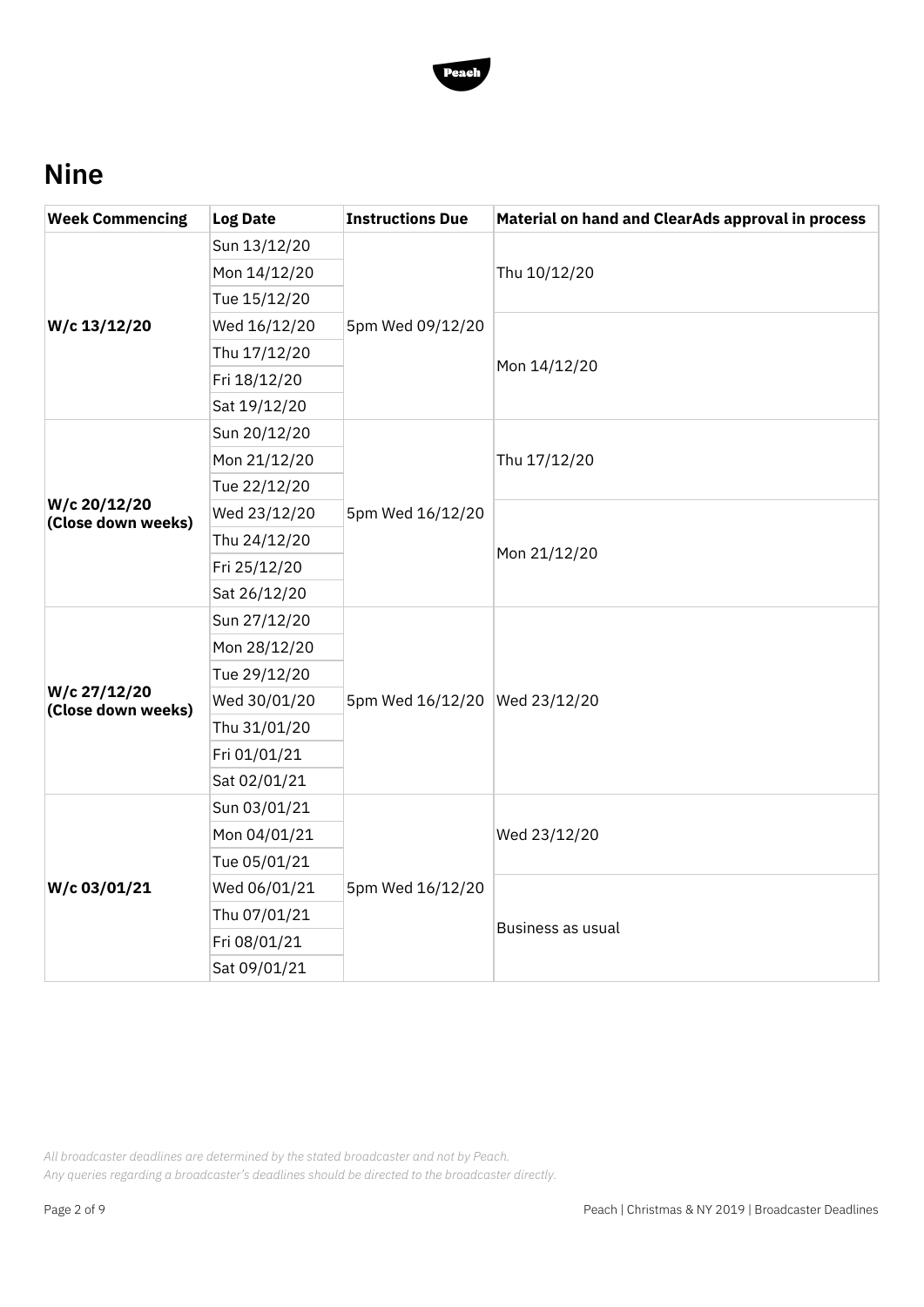

### **Seven**

#### **Keying Instructions, Material Delivery & Clearads details**

Instructions for airtime appearing **W/c 06/12/20** are required by 1700 Tue 01/12/20 Instructions for airtime appearing **W/c 13/12/20** are required by 1700 Tue 01/12/20 Instructions for airtime appearing **W/c 20/12/20** are required by 1700 Tue 08/12/20 Instructions for airtime appearing **W/c 27/12/20** are required by 1700 Tue 08/12/20 Instructions for airtime appearing **W/c 03/01/21** are required by 1700 Tue 22/12/20

#### **Material On Hand/Available for TX**

Airtime appearing **W/c 06/12/20** required by 1700 Wed 02/11/20 Airtime appearing **W/c 13/12/20** required by 1700 Wed 09/12/20 Airtime appearing **W/c 20/12/20** required by 1700 Wed 16/12/20 Airtime appearing **W/c 27/12/20** required by 1700 Wed 16/12/20 Airtime appearing **W/c 03/01/21** required by 1700 Wed 23/12/20

## **Ten (10, 10Bold, 10Peach, 10Shake)**

| <b>Week Commencing</b> |                | Material Instructions ClearAds Approved & Booked via Peach |
|------------------------|----------------|------------------------------------------------------------|
| Sun 20/12/2020         | Wed 16/12/2020 | 2pm Fri 18/12/2020                                         |
| Sun 27/12/2020         | Wed 16/12/2020 | 2pm Tue 22/12/2020                                         |
| Sun 03/01/2021         | Mon 21/12/2020 | 2pm Wed 23/12/2020                                         |

\*TVCs must be ClearAd approved and booked on servers (if not delivered) - otherwise a D&C will be actioned

## **Ten (Viacom - MTV, Nickelodeon, Nick Jr)**

| <b>Week Commencing</b> |                | Material Instructions Viacom Approved & Booked via Peach |
|------------------------|----------------|----------------------------------------------------------|
| Sun 20/12/2020         | Wed 09/12/2020 | 2pm Tue 15/12/2020                                       |
| Sun 27/12/2020         | Wed 16/12/2020 | 2pm Fri 18/12/2020                                       |
| Sun 03/01/2021         | Mon 21/12/2020 | 2pm Wed 23/12/2020                                       |

\*TVCs for Nickelodeon & Nick Jr are to be approved before airing

*All broadcaster deadlines are determined by the stated broadcaster and not by Peach.*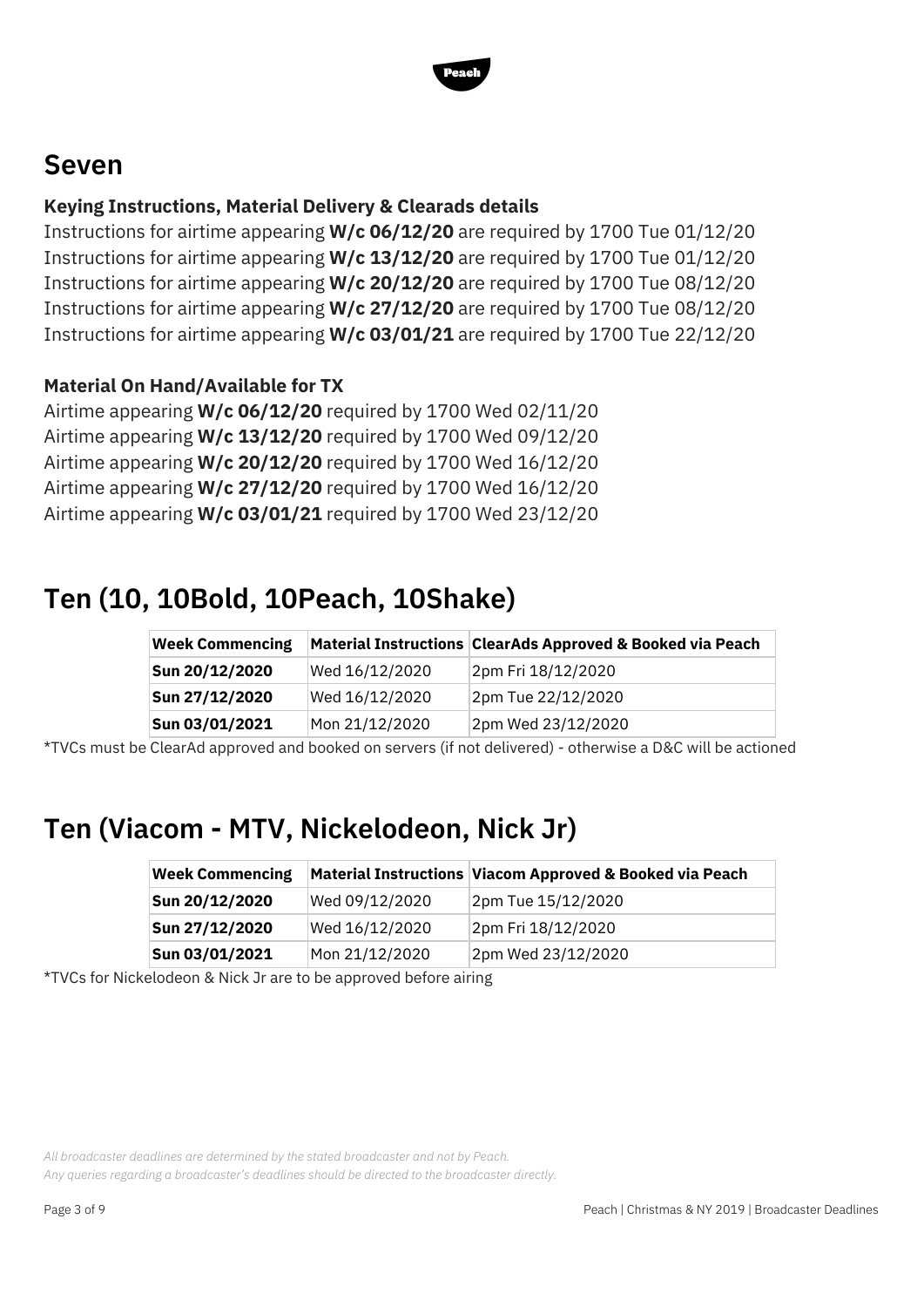

## **SBS**

| For TX W/c | <b>MIs Due</b>   | <b>ClearAds Approval</b> | <b>Booking via Peach</b> | <b>Material On Hand</b> |
|------------|------------------|--------------------------|--------------------------|-------------------------|
| 20/11/20   | 5pm Wed 25/11/20 | 5pm Thu 26/11/20         | 5pm Thu 26/11/20         | 12pm Fri 27/11/20       |
| 06/12/20   | 5pm Wed 02/12/20 | 5pm Thu 03/12/20         | 5pm Thu 03/12/20         | 12pm Fri 04/12/20       |
| 13/12/20   | 5pm Wed 09/12/20 | 5pm Thu 10/12/20         | 5pm Thu 10/12/20         | 12pm Fri 11/12/20       |
| 20/12/20   | 5pm Mon 14/12/20 | 5pm Tue 15/12/20         | 5pm Tue 15/12/20         | 5pm Wed 16/12/20        |
| 27/12/20   | 5pm Mon 21/12/20 | 5pm Tue 22/12/20         | 5pm Tue 22/12/20         | 12pm Wed 23/12/20       |

#### **WIN**

| <b>TX Date</b> | <b>Commercial Delivery Booking Deadline</b> |  |  |
|----------------|---------------------------------------------|--|--|
| Tue 15/12/20   |                                             |  |  |
| Wed 16/12/20   | 12pm Mon 14/12/20                           |  |  |
| Thu 17/12/20   |                                             |  |  |
| Fri 18/12/20   | 12pm Tue 15/12/20                           |  |  |
| Sat 19/12/20   |                                             |  |  |
| Sun 20/12/20   | 12pm Wed 16/12/20                           |  |  |
| Mon 21/12/20   |                                             |  |  |
| Tue 22/12/20   | 12pm Thu 17/12/20                           |  |  |
| Wed 23/12/20   |                                             |  |  |
| Thu 24/12/20   |                                             |  |  |
| Fri 25/12/20   | 12pm Fri 18/12/20                           |  |  |
| Sat 26/12/20   |                                             |  |  |
| Sun 27/12/20   |                                             |  |  |
| Mon 28/12/20   | 12pm Mon 21/12/20                           |  |  |
| Tue 29/12/20   |                                             |  |  |
| Wed 30/12/20   |                                             |  |  |
| Thu 31/12/20   | 12pm Tue 22/12/20                           |  |  |
| Fri 01/12/21   |                                             |  |  |
| Sat 02/12/21   |                                             |  |  |
| Sun 03/12/21   | 12pm Wed 23/12/20                           |  |  |
| Mon 04/12/21   |                                             |  |  |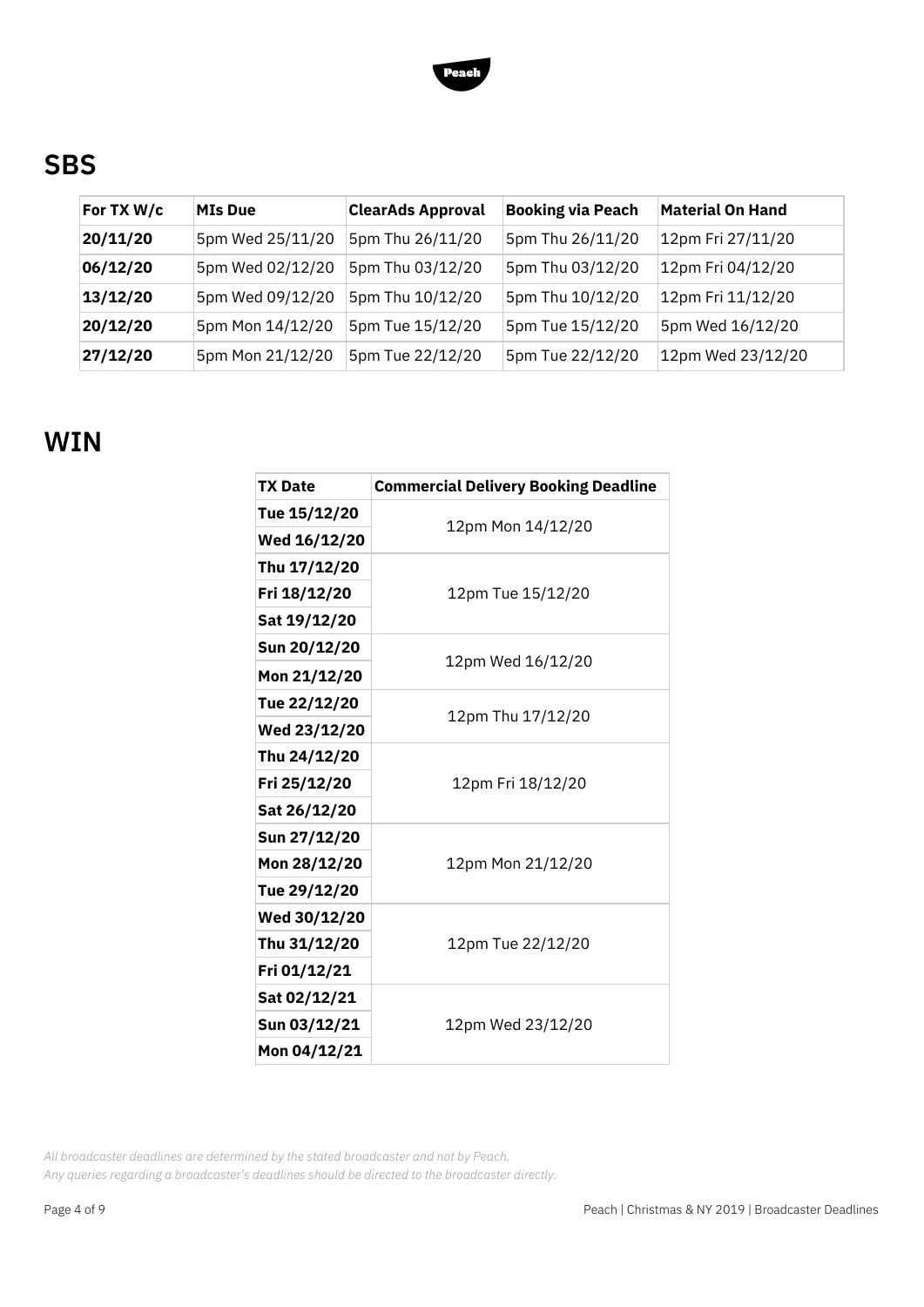

## **Imparja**

*\*All times are ACST*

| <b>TX Schedule</b> | Latest to be booked by | <b>Latest to be Delivered</b> |
|--------------------|------------------------|-------------------------------|
| Tue 15/12/20       | 10am Mon 14/12/20      | 12pm Mon 14/12/20             |
| Wed 16/12/20       | 10am Tue 15/12/20      | 12pm Tue 15/12/20             |
| Thu 17/12/20       | 10am Tue 15/12/20      | 4pm Tue 15/12/20              |
| Fri 18/12/20       | 10am Wed 16/12/20      | 4pm Wed 16/12/20              |
| Sat 19/12/20       | 10am Wed 16/12/20      | 4pm Wed 16/12/20              |
| Sun 20/12/20       | 10am Thu 17/12/20      | 4pm Thu 17/12/20              |
| Mon 21/12/20       | 10am Thu 17/12/20      | 4pm Thu 17/12/20              |
| Tue 22/12/20       | 10am Fri 18/12/20      | 4pm Fri 18/12/20              |
| Wed 23/12/20       | 10am Fri 18/12/20      | 4pm Fri 18/12/20              |
| Thu 24/12/20       | 10am Fri 18/12/20      | 4pm Fri 18/12/20              |
| Fri 25/12/20       | 10am Mon 21/12/20      | 4pm Mon 21/12/20              |
| Sat 26/12/20       | 10am Mon 21/12/20      | 4pm Mon 21/12/20              |
| Sun 27/12/20       | 10am Tue 22/12/20      | 4pm Tue 22/12/20              |
| Mon 28/12/20       | 10am Tue 22/12/20      | 4pm Tue 22/12/20              |
| Tue 29/12/20       | 10am Wed 23/12/20      | 4pm Wed 23/12/20              |
| Wed 30/01/20       | 10am Wed 23/12/20      | 4pm Wed 23/12/20              |
| Thu 31/01/20       | 10am Thu 24/12/20      | 4pm Thu 24/12/20              |
| Fri 01/01/21       | 10am Tue 29/12/20      | 4pm Tue 29/12/20              |
| Sat 02/01/21       | 10am Tue 29/12/20      | 4pm Tue 29/12/20              |
| Sun 03/01/21       | 10am Wed 30/12/20      | 3pm Wed 30/12/20              |
| Mon 04/01/21       | 10am Wed 30/12/20      | 3pm Wed 30/12/20              |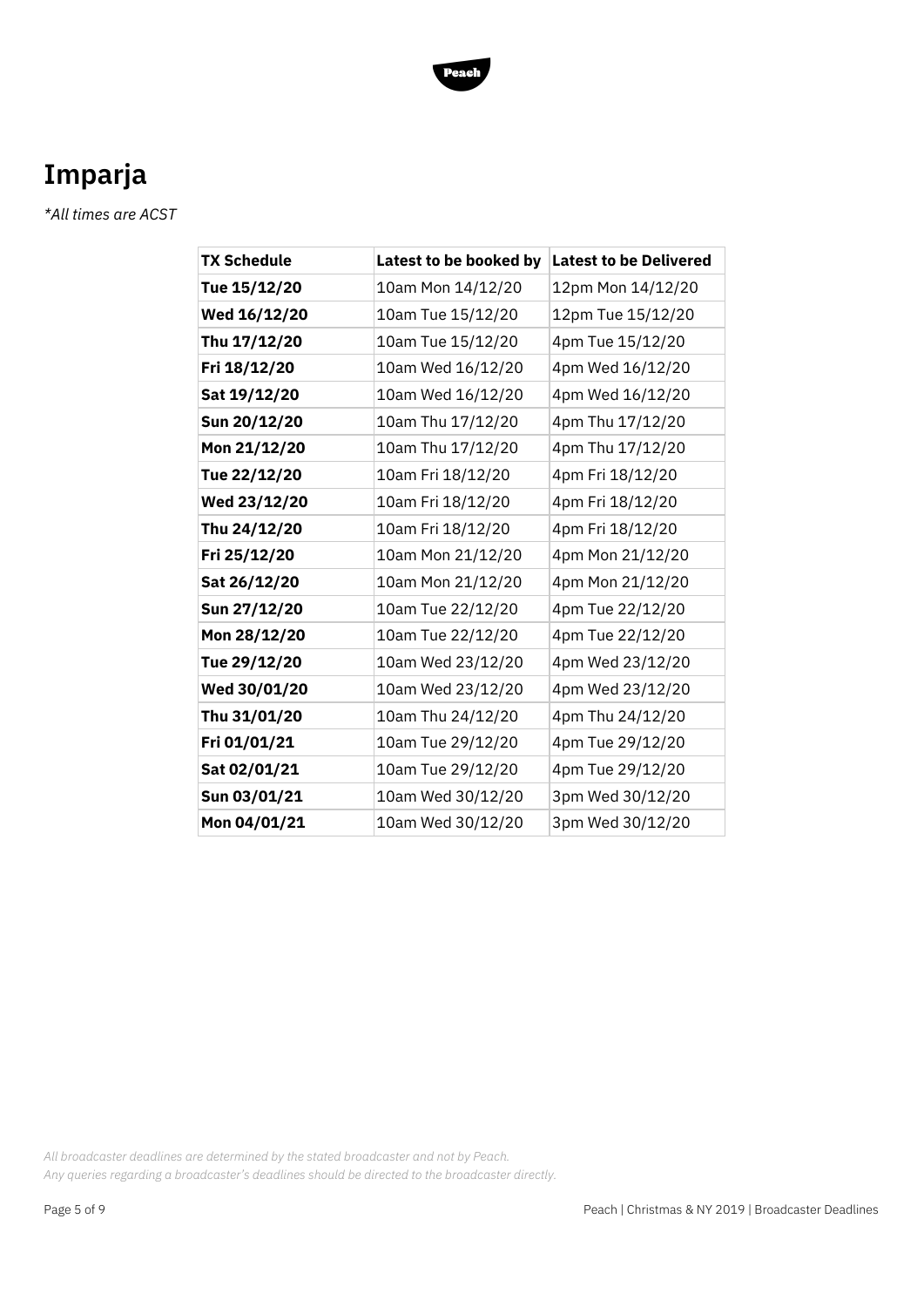

## **Southern Cross**

| <b>TX Schedule</b> | Latest to be booked by | <b>Latest to be Delivered</b> |
|--------------------|------------------------|-------------------------------|
| Tue 15/12/20       | 12pm Mon 14/12/20      | 2pm Mon 14/12/20              |
| Wed 16/12/20       | 12pm Tue 15/12/20      | 2pm Tue 15/12/20              |
| Thu 17/12/20       | 4pm Tue 15/12/20       | 9am Wed 16/12/20              |
| Fri 18/12/20       | 4pm Wed 16/12/20       | 9am Thu 17/12/20              |
| Sat 19/12/20       | 4pm Wed 16/12/20       | 9am Thu 17/12/20              |
| Sun 20/12/20       | 4pm Thu 17/12/20       | 9am Fri 18/12/20              |
| Mon 21/12/20       | 4pm Thu 17/12/20       | 9am Fri 18/12/20              |
| Tue 22/12/20       | 4pm Fri 18/12/20       | 9am Mon 21/12/20              |
| Wed 23/12/20       | 4pm Fri 18/12/20       | 9am Mon 21/12/20              |
| Thu 24/12/20       | 4pm Fri 18/12/20       | 9am Mon 21/12/20              |
| Fri 25/12/20       | 4pm Mon 21/12/20       | 9am Tue 22/12/20              |
| Sat 26/12/20       | 4pm Mon 21/12/20       | 9am Tue 22/12/20              |
| Sun 27/12/20       | 4pm Tue 22/12/20       | 9am Wed 23/12/20              |
| Mon 28/12/20       | 4pm Tue 22/12/20       | 9am Wed 23/12/20              |
| Tue 29/12/20       | 4pm Wed 23/12/20       | 9am Thu 24/12/20              |
| Wed 30/01/20       | 4pm Wed 23/12/20       | 9am Thu 24/12/20              |
| Thu 31/01/20       | 4pm Thu 24/12/20       | 9am Tue 29/12/20              |
| Fri 01/01/21       | 4pm Tue 29/12/20       | 9am Wed 30/12/20              |
| Sat 02/01/21       | 4pm Tue 29/12/20       | 9am Wed 30/12/20              |
| Sun 03/01/21       | 4pm Wed 30/12/20       | 9am Mon 02/01/21              |
| Mon 04/01/21       | 4pm Wed 30/12/20       | 9am Mon 02/01/21              |

### **Prime7**

| <b>On Air Period</b> | Key Numbers Supplied By Dub / ClearAds Advice |              |
|----------------------|-----------------------------------------------|--------------|
| W/c 06/12/20         | Tue 01/12/20                                  | Wed 02/12/20 |
| W/c 13/12/20         | Tue 08/12/20                                  | Wed 09/12/20 |
| W/c 20/12/20         | Tue 15/12/20                                  | Wed 16/12/20 |
| W/c 27/12/20         | Fri 18/12/20                                  | Mon 21/12/20 |
| W/c 03/01/21         | Tue 22/12/20                                  | Wed 23/12/20 |

*All broadcaster deadlines are determined by the stated broadcaster and not by Peach.*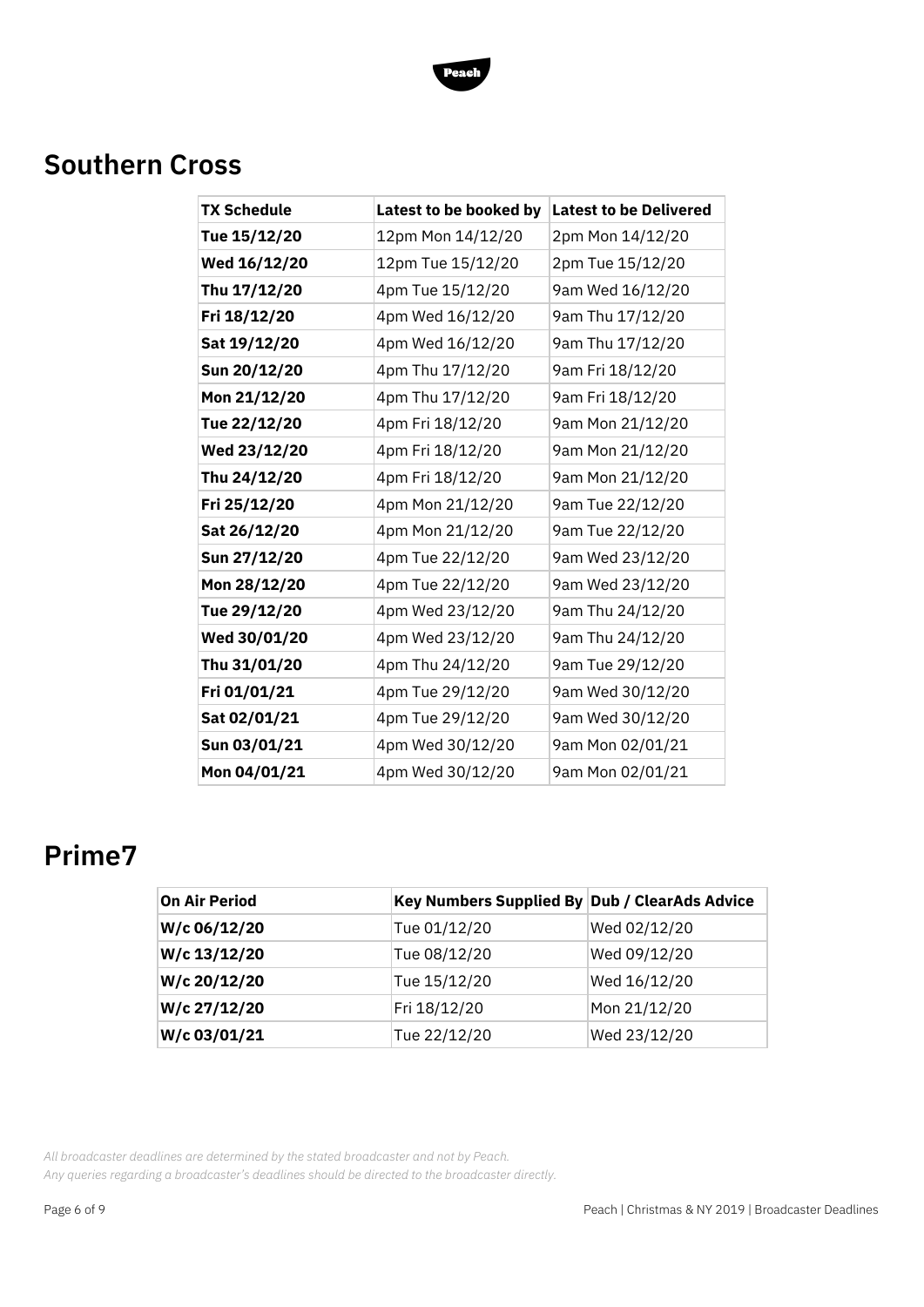

### **NBN**

| <b>TX Schedule</b> | Latest to be booked by | <b>Latest to be Delivered</b> |
|--------------------|------------------------|-------------------------------|
| Tue 15/12/20       | 12pm Mon 14/12/20      | 2pm Mon 14/12/20              |
| Wed 16/12/20       | 12pm Tue 15/12/20      | 2pm Tue 15/12/20              |
| Thu 17/12/20       | 4pm Tue 15/12/20       | 9am Wed 16/12/20              |
| Fri 18/12/20       | 4pm Wed 16/12/20       | 9am Thu 17/12/20              |
| Sat 19/12/20       | 4pm Wed 16/12/20       | 9am Thu 17/12/20              |
| Sun 20/12/20       | 4pm Thu 17/12/20       | 9am Fri 18/12/20              |
| Mon 21/12/20       | 4pm Thu 17/12/20       | 9am Fri 18/12/20              |
| Tue 22/12/20       | 4pm Fri 18/12/20       | 9am Mon 21/12/20              |
| Wed 23/12/20       | 4pm Fri 18/12/20       | 9am Mon 21/12/20              |
| Thu 24/12/20       | 4pm Fri 18/12/20       | 9am Mon 21/12/20              |
| Fri 25/12/20       | 4pm Mon 21/12/20       | 9am Tue 22/12/20              |
| Sat 26/12/20       | 4pm Mon 21/12/20       | 9am Tue 22/12/20              |
| Sun 27/12/20       | 4pm Tue 22/12/20       | 9am Wed 23/12/20              |
| Mon 28/12/20       | 4pm Tue 22/12/20       | 9am Wed 23/12/20              |
| Tue 29/12/20       | 4pm Wed 23/12/20       | 9am Thu 24/12/20              |
| Wed 30/01/20       | 4pm Wed 23/12/20       | 9am Thu 24/12/20              |
| Thu 31/01/20       | 4pm Thu 24/12/20       | 9am Tue 29/12/20              |
| Fri 01/01/21       | 4pm Tue 29/12/20       | 9am Wed 30/12/20              |
| Sat 02/01/21       | 4pm Tue 29/12/20       | 9am Wed 30/12/20              |
| Sun 03/01/21       | 4pm Wed 30/12/20       | 9am Mon 02/01/21              |
| Mon 04/01/21       | 4pm Wed 30/12/20       | 9am Mon 02/01/21              |

## **Foxtel Media (formerly MCN)**

| <b>Week Commencing</b> | <b>Material Instructions Due</b> | <b>Turner CAD &amp; Material</b><br><b>Delivery Due</b> | <b>CAD &amp; Material Delivery Due</b><br>(*Remaining channels) |
|------------------------|----------------------------------|---------------------------------------------------------|-----------------------------------------------------------------|
| W/c 06/12/20           | 12pm Tue 01/12/20                | 5pm Wed 02/12/20                                        | 5pm Thu 03/12/20                                                |
| W/c 13/12/20           | 12pm Mon 07/12/20                | 5pm Wed 09/12/20                                        | 5pm Thu 10/12/20                                                |
| W/c 20/12/20           | 12pm Mon 14/12/20                | 5pm Wed 16/12/20                                        | 5pm Thu 17/12/20                                                |
| W/c 27/12/20           | 12pm Wed 16/12/20                | 5pm Wed 16/12/20                                        | 5pm Thu 17/12/20                                                |
| W/c 03/01/21           | 12pm Wed 16/12/20                | 5pm Wed 16/12/20                                        | 5pm Thu 17/12/20                                                |
| W/c 10/01/21           | 5pm Wed 06/01/21                 | 5pm Wed 06/01/21                                        | 5pm Thu 07/01/21                                                |

*All broadcaster deadlines are determined by the stated broadcaster and not by Peach.*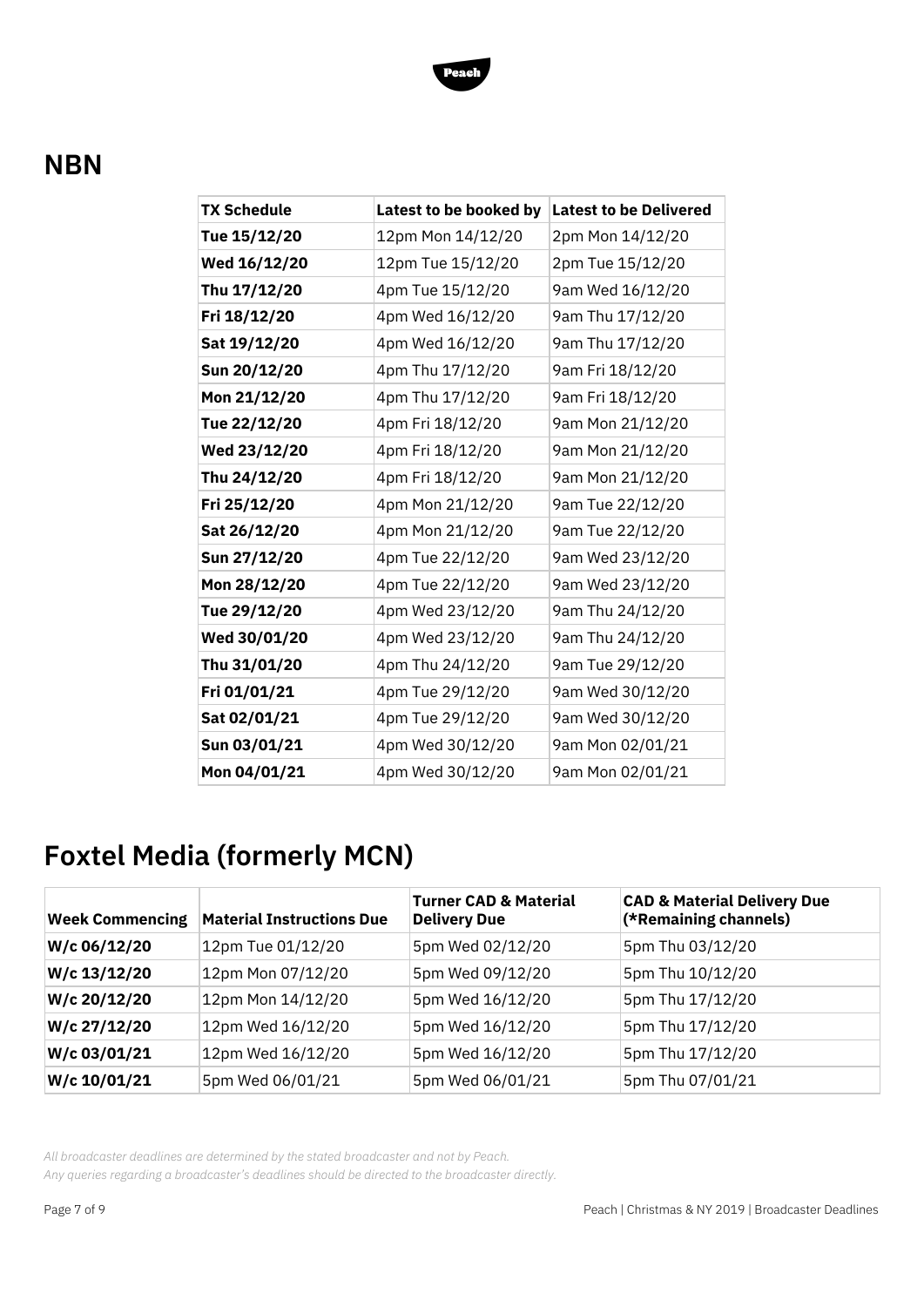

# **New Zealand Broadcaster Deadlines**

*\*All times below are NZDT*

## **CAB**

CAB will be closing at 12pm on Thursday 24 December and open again on Monday 11 January 2021.

CAB will have staff 'on-call' to deal with any urgent matters on 29, 30 and 31 December plus 5, 6, 7 and 8 January.

All requests on these days should be sent to [advice@commercialapprovals.co.nz](mailto:advice@commercialapprovals.co.nz).

## **Choice TV**

| <b>Transmission W/c</b>     | Instructions to be supplied by | <b>CAB approved material to be supplied by</b> |
|-----------------------------|--------------------------------|------------------------------------------------|
| Sun 06/12/20                | Wed 02/12/20                   | EOP Thu 03/12/20                               |
| Sun 13/12/20                | Wed 09/12/20                   | EOP Thu 10/12/20                               |
| Sun 20/12/20                | Wed 09/12/20                   | EOP Wed 16/12/20                               |
| Sun 27/12/20                | Wed 16/12/20                   | EOP Wed 16/12/20                               |
| Sun 03/01/21                | Wed 16/12/20                   | EOP Wed 16/12/20                               |
| Sun 10/01/21 - Mon 11/01/21 | Thu 17/12/20                   | EOP Wed 16/12/20                               |

### **MediaWorks**

| <b>Transmission W/c</b> | <b>Instructions to be Supplied By</b> | <b>CAB approved Material to be supplied by</b> |
|-------------------------|---------------------------------------|------------------------------------------------|
| Sun 13/12/20            | Wed 09/12/20                          | Wed 09/12/20                                   |
| Sun 20/12/20            | Wed 16/12/20                          | Wed 16/12/20                                   |
| Sun 27/12/20            | Wed 16/12/20                          | Fri 18/12/20                                   |
| Sun 03/01/21 & 10/01/21 | Fri 18/12/20                          | Fri 18/12/20                                   |

*All broadcaster deadlines are determined by the stated broadcaster and not by Peach.*